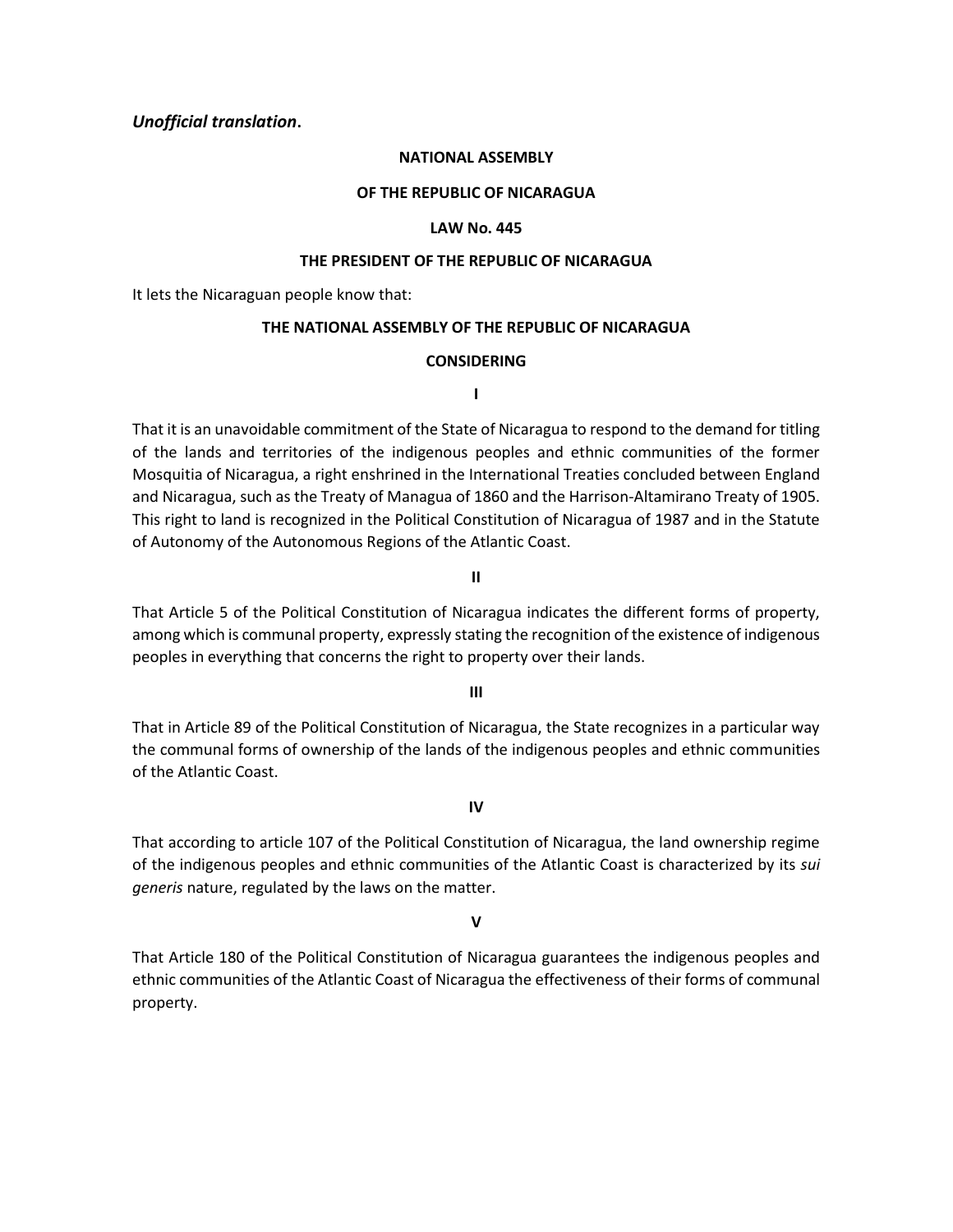That the aforementioned international Treaties and the aforementioned constitutional provisions have not been able to be fully applied in the absence of a specific legal instrument that regulates the delimitation and titling of the lands of indigenous peoples and ethnic communities.

In use of their powers;

#### **Has dictated**

The next:

# **COMMUNITY PROPERTY REGIME LAW OF INDIGENOUS PEOPLES AND ETHNIC COMMUNITIES OF THE AUTONOMOUS REGIONS OF THE ATLANTIC COAST OF NICARAGUA AND OF THE BOCAY, COCO, INDIO AND MAIZ RIVERS**

### **CHAPTER I GENERAL DISPOSITION**

**Art. 1.** The purpose of this Law is to regulate the communal property regime of the lands of the indigenous and ethnic communities of the Atlantic Coast and the basins of the Coco, Bocay, Indio and Maíz rivers.

**Art. 2.** The following are specific objectives of this Law:

1. Guarantee to the indigenous peoples and ethnic communities the full recognition of the rights of communal property, use, administration, management of traditional lands and their natural resources, through the demarcation and titling of the same.

2. Regulate the rights of communal property, use and administration of natural resources in the traditional communal lands of indigenous peoples and ethnic communities.

3. Determine the legal procedures necessary for such recognition, taking into account the full participation of indigenous peoples and ethnic communities, through their traditional authorities.

4. Establish the fundamental principles of the administrative regime of indigenous peoples and ethnic communities, in the management of their communal territories.

5. Establish the norms and procedures for the demarcation and titling process on the communal property right object of this Law.

**VI**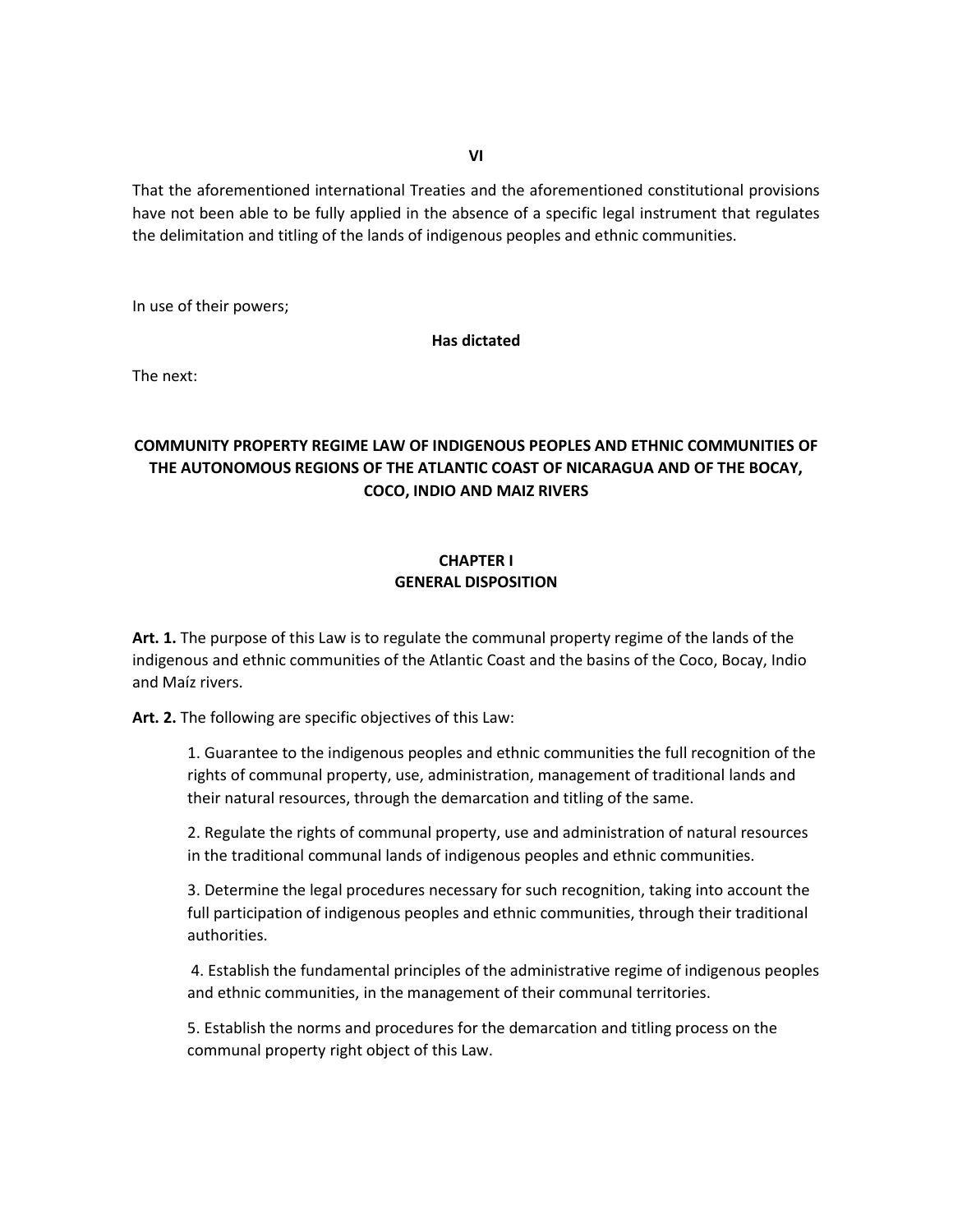6. Define the institutional order that will govern the process of titling the communal lands of each of the different indigenous peoples and ethnic communities that are the object of this Law.

**Art. 3.** For the purposes of this Law, the following definitions are established:

**Complementary Area:** These are the spaces traditionally occupied by the communities, under the concept of communal lands and that are currently not included in their property title.

**Community Assembly:** It is the meeting of community members, gathered to take decisions on matters that are of community interest, in accordance with their customs and traditions.

**Territorial Assembly:** It is the meeting of the traditional communal authorities that make up a territorial unit, gathered to take decisions on matters specific to the territory.

**Traditional Communal Authority:** It is the authority of the indigenous and ethnic community, elected in a Communal Assembly according to their customs and traditions to represent and govern them; such as Trustee, Wihta, Coordinator or others.

**Territorial Authority:** It is the inter-communal authority, elected in an assembly of traditional communal authorities, which represents a set of indigenous communities.

**Ethnic Community:** It is the group of families of Afro-Caribbean descent who share the same ethnic conscience, due to their culture, values and traditions linked to their cultural roots and forms of possession of land and natural resources.

**Indigenous Community:** It is the set of families of Amerindian descent established in a territorial space, who share feelings of identification, linked to the aboriginal past of their indigenous people and who maintain an identity and values typical of a traditional culture, as well as forms of ownership and communal land use and own social organization.

**Consultation:** It is the expression and delivery of the technical information of the operation or the project followed by the process of discussion and decision on them; during which the communities must have translators who will translate everything said during this process into their languages and be assisted by technicians in the matter. Both the translator and the technicians must be chosen and appointed by the communities.

**Third parties:** Natural or legal persons, other than communities, who claim property rights within a communal land or an indigenous territory.

**Indigenous and Ethnic Territory:** It is the geographical space that covers the entire habitat of a group of indigenous or ethnic communities that make up a territorial unit where they develop, according to their customs and traditions.

**Communal Land:** It is the geographical area in possession of an indigenous or ethnic community, either under real title of ownership or without it. It includes the lands inhabited by the community and those that constitute the traditional scope of its social, economic, cultural activities, sacred places, wooded areas for reproduction and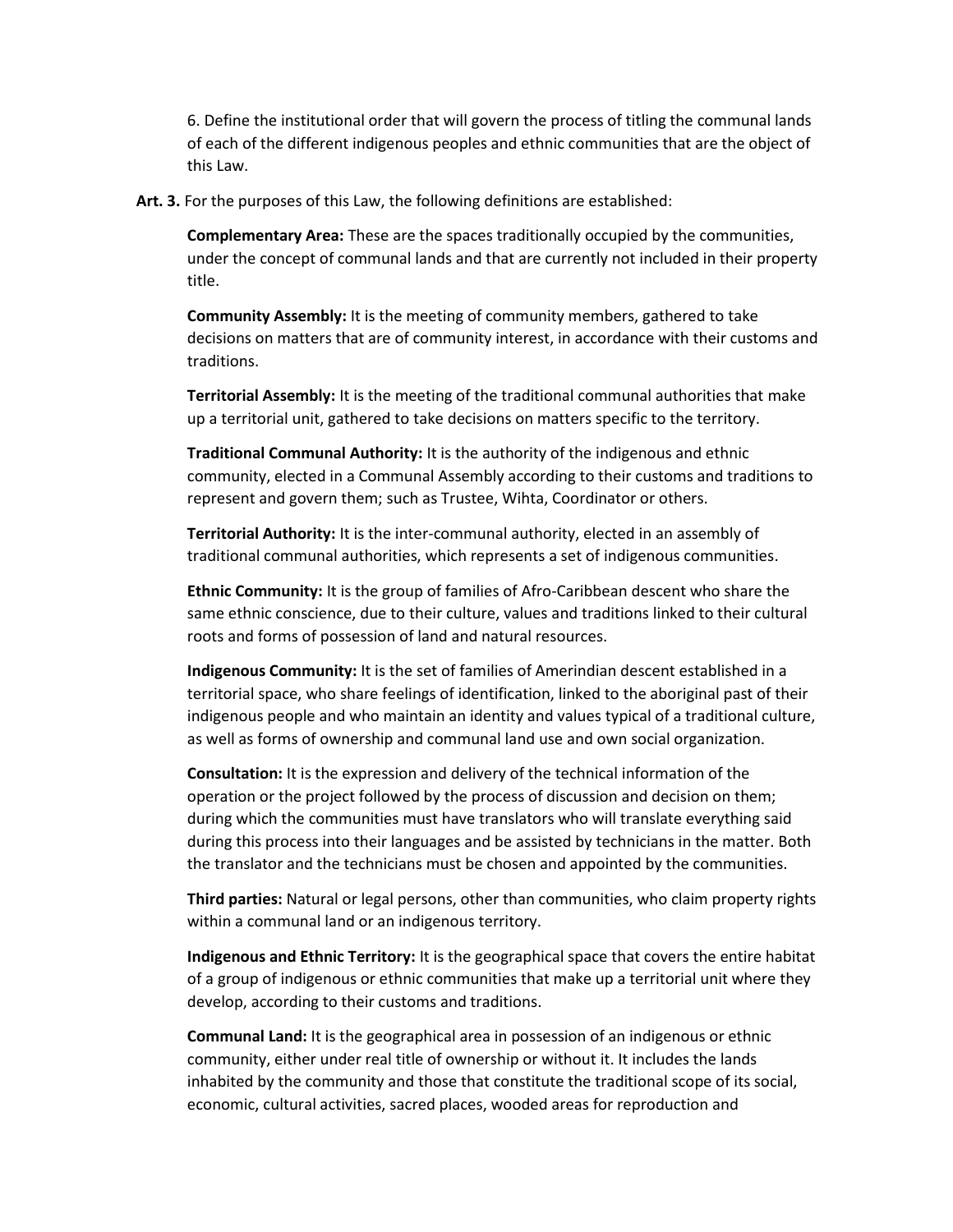multiplication of flora and fauna, construction of boats, as well as subsistence activities, including hunting, fishing and agriculture. Communal lands cannot be taxed, cannot be taken away by prescription, seized or transferred.

**Communal Property:** It is the collective property, constituted by the lands, water, forests and other natural resources contained in them, which have traditionally belonged to the community, traditional knowledge, intellectual and cultural property, biodiversity resources and other goods, rights and actions, that belong to one or more indigenous or ethnic communities.

**Indigenous People:** It is the human community that maintains a historical continuity with the pre-colonial societies whose social, cultural and economic conditions distinguish them from other sectors of the national society and that are totally or partially governed by their own customs and traditions.

**Common Use Area:** Are those territorial areas that are traditionally shared between two or more indigenous and / or ethnic communities that are the object of this Law.

# **CHAPTER II COMMUNITY AND TERRITORIAL AUTHORITIES WITH LEGAL REPRESENTATION**

**Art. 4.** The Communal Assembly constitutes the highest authority of the indigenous and ethnic communities. The communal authorities are responsible for the legal representation of the communities. Each community will define which communal authority legally represents it.

The Territorial Assembly is the highest authority in the territory and is convened according to the procedures established by the set of communities that make up the territorial unit.

**Art. 5.** The communal authorities are traditional administrative and government bodies that represent the communities that elect them according to their customs and traditions.

The territorial authorities are administrative bodies of the territorial unit which they legally represent.

**Art. 6.** The elections, re-elections, dismissals and terms of office of the communal and territorial authorities will be made in accordance with the traditional customs and procedures of the indigenous communities and ethnic communities.

**Art. 7.** The elections of the communal authorities will be carried out, with the presence of a member of the territorial authorities, where they exist, and a representative of the respective Regional Council, who will certify the election of the corresponding authority.

**Art. 8.** The elections of the territorial authorities will be carried out at least with the presence of a representative of the corresponding Autonomous Regional Council, as a witness commissioned for this purpose, by the Board of Directors of said body. The Secretary of the Board of Directors of the Regional Council will issue the due certification within a period of no more than eight days after the election.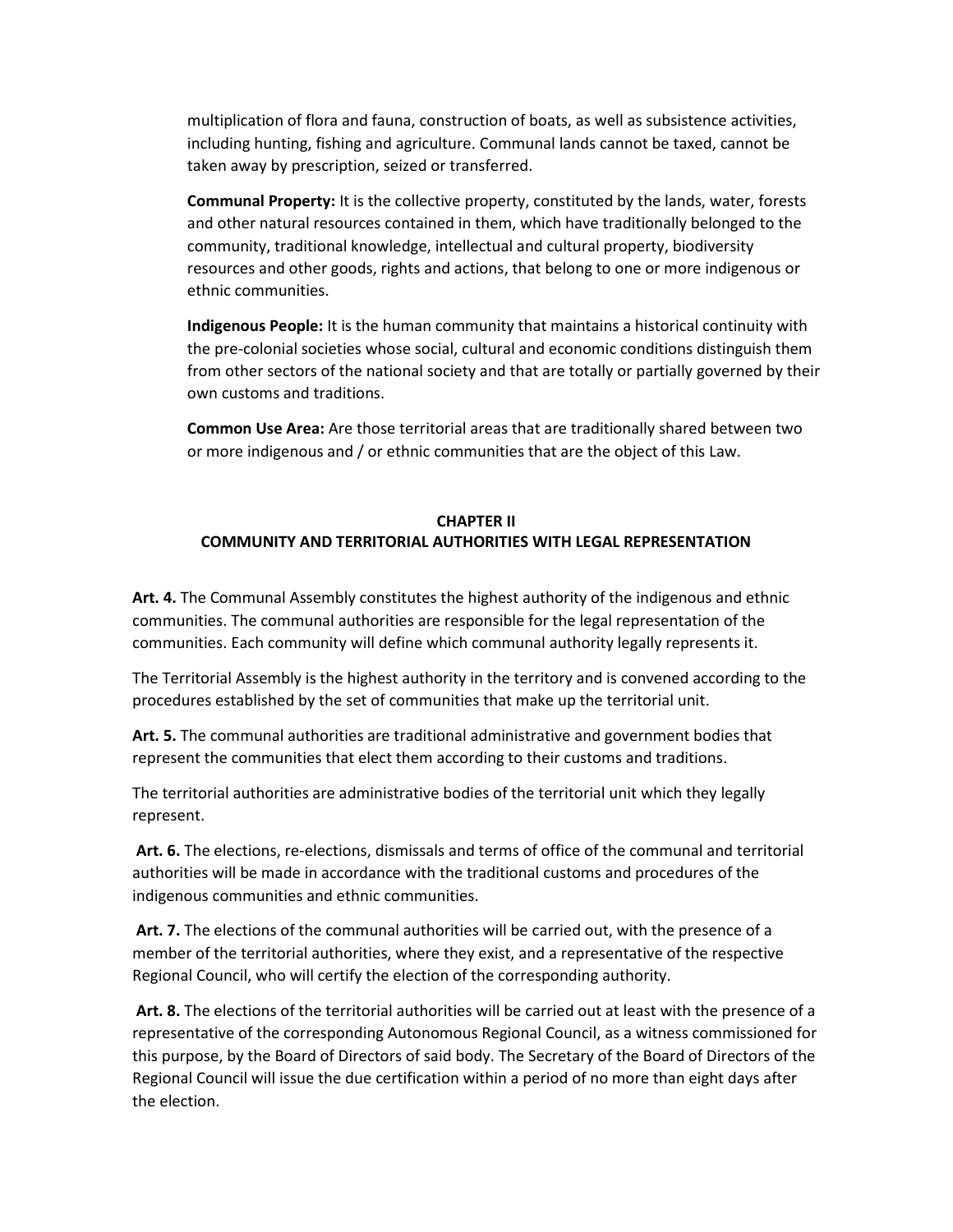In the absence of the designated authority, the territorial assembly will send the election record to the Regional Council for registration and certification.

In the event that the Secretary does not extend the Certification within the indicated period; It must be extended by mere right, the President of the corresponding Regional Council.

**Art. 9.** Each Autonomous Regional Council must keep an updated register of the elected communal and territorial authorities. For this purpose, an official responsible for the registry will be trained, who must master at least two languages of the regions.

In the case of regional authorities, outside the autonomous regions, a representative of the Regional Council will appear in the elections.

The corresponding municipality must keep a Register Book of Regional Authorities and will be responsible for issuing the certification, within a period of eight days, after the election has been made. The regional authorities may also register the election records in the Register of the corresponding Autonomous Regional Council.

**Art. 10.** The traditional communal authorities may grant authorizations for the use of communal lands and natural resources in favor of third parties, as long as they are expressly ordered to do so by the Communal Assembly. To carry out subsistence activities, such authorization will not be required.

When it comes to the use of natural resources of common use of the member communities of the territory, authorizations will be granted for this purpose, by the express mandate of the Territorial Assembly.

The corresponding Autonomous Regional Council will provide technical support to the communities in the process of approval and rational use of their regional resources.

### **CHAPTER III OF THE MUNICIPAL AUTHORITIES**

**Art. 11.** The municipal authorities, in observance of what is established in the Political Constitution, must respect the communal property rights that indigenous peoples and ethnic communities located within their jurisdiction have, over their lands and over the natural resources found therein.

**Art. 12.** In cases of granting concessions and contracts for the rational exploitation of subsoil natural resources on indigenous lands, the municipality will issue its opinion, after consulting the indigenous community on whose lands the natural resources are located. This consultation does not exhaust the requirement for the Regional Council, or any entity, to directly consult the communities on the exploitation of natural resources.

All types of granting of concessions and contracts for the rational exploitation of natural resources will be done in coordination with the Central Government.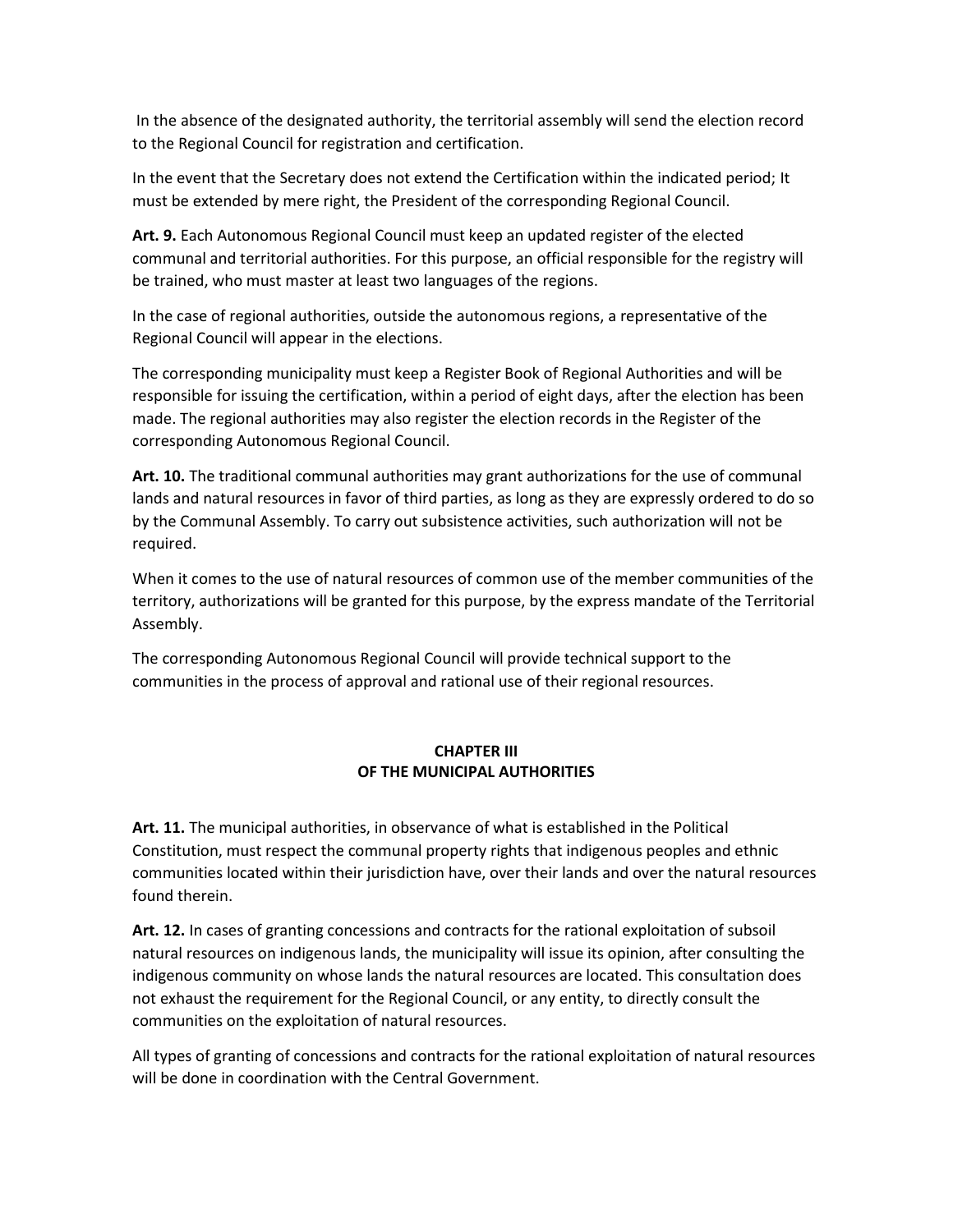**Art. 13.** In cases of forest use on communal lands, the municipal authority may extend the corresponding guarantee only when the community requests it or transfers its rights to third parties, in accordance with the provisions of current forest legislation.

In the case of harvesting wood for domestic use in the communities, the endorsement of the municipality will not be required. The judge (Wihta) of the community will ensure that said use is not abused. In case of abuse, the community will impose the corresponding sanction, without detriment to the other administrative sanctions established by law.

**Art. 14.** Municipalities may not declare municipal ecological parks on communal lands located within their jurisdiction.

## **CHAPTER IV REGIONAL AUTONOMOUS AUTHORITIES**

**Art. 15.** The Autonomous Regional Councils and Autonomous Regional Governments must respect the property rights that indigenous and ethnic communities located within their jurisdiction have over their communal lands and over the natural resources found there.

The Regional Autonomous Councils, according to their powers, will have the responsibility of promoting the procedures for demarcation and titling of communal lands, for which they must coordinate with the Central Government.

**Art. 16.** In the cases of granting of concessions and contracts for the rational exploitation of subsoil resources by the State on the lands of indigenous and ethnic communities, the corresponding Regional Council will issue the resolution after consulting the communities on whose lands, natural resources, are located.

The communities, as a result of the consultation, must respond positively or negatively to the request of the Autonomous Regional Council.

**Art. 17.** In the cases in which the community opposes the realization of the project, the granting of the concession or the exploitation contract, the Regional Council must initiate a process of negotiation with the community.

In the negotiation process, the communities will be represented by their traditional authorities, who will be assisted by technical advisers chosen by them.

In any case, the negotiation of the Regional Council must provide compensation for eventual damages to the community, without prejudice to their participation in the project; and in no case will the displacement or transfer of the community be contemplated.

In each of these procedures and in order to offer greater protection to natural resources, the Central Government will have direct participation to favor the communities in their negotiations.

**Art. 18.** Once the consultation process has concluded, for the realization of the project or the granting of the concession or contract, the community, the respective Autonomous Regional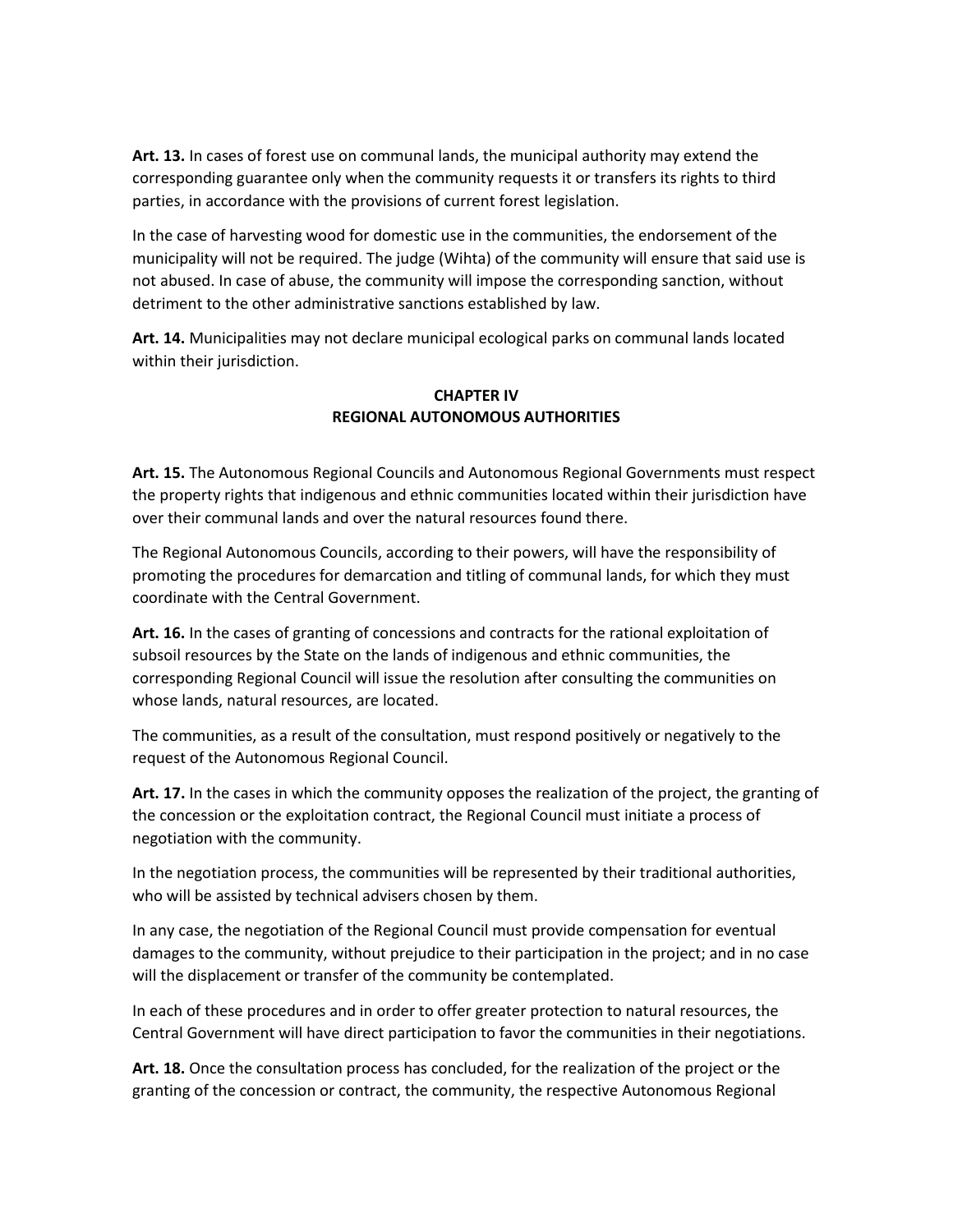Council and the interested entity or company must sign an agreement specifying the technical terms and the participation in the benefits economic community.

This negotiation process must include the following aspects: environmental conservation and the right to compensation regardless of the participation in the benefits reported by the profits.

**Art. 19.** It is the responsibility of the Autonomous Regional Council, through the Demarcation Commission, to resolve border conflicts between communities that cannot be resolved directly between them and if the intervention of the territorial authorities has been exhausted.

**Art. 20.** The representatives of the communities will present their arguments to the members of the Demarcation Commission, who, if necessary, will verify the information at the scene of the events. The Commission will draw up a record of everything that has been done in the resolution process.

**Art. 21.** The Demarcation Commission of the Regional Council will issue a resolution in this regard, signed by the President and the Secretary of the same to be ratified by the plenary session of the Regional Council. In the event that one of the parties does not agree with the resolution, it may challenge it before the Board of Directors of the Regional Council to pass the request to the plenary, which must resolve in the next session by means of a definitive resolution.

**Art. 22.** If the President of the Regional Council does not respond within the period indicated or does not give rise to the challenge, the interested party may request in writing to the Secretary of the Council, that the case be discussed in the plenary session of the Regional Council. The resolution of the Council exhausts the administrative route.

In the case of the indigenous communities of the Coco, Bocay, Indio and Maíz river basins that are outside the jurisdiction of the Autonomous Regions, the border conflicts between communities will be resolved by the National Demarcation and Titling Commission (CONADETI).

# **CHAPTER V OF THE CENTRAL GOVERNMENT AUTHORITIES**

**Art. 23.** In accordance with article 5 of the Political Constitution, the State recognizes the legal personality of indigenous and ethnic communities without further formality, it also recognizes their constitutional right to establish their own forms of internal government.

**Art. 24.** The State recognizes the right that indigenous and ethnic communities have over the lands that they traditionally occupy. In the same way, it recognizes and guarantees the inalienability, non-seizure and imprescriptible of the same.

**Art. 25.** In contracts for the use of natural resources in indigenous and ethnic communal properties, the State will recognize the property right of the community or territory where they are located.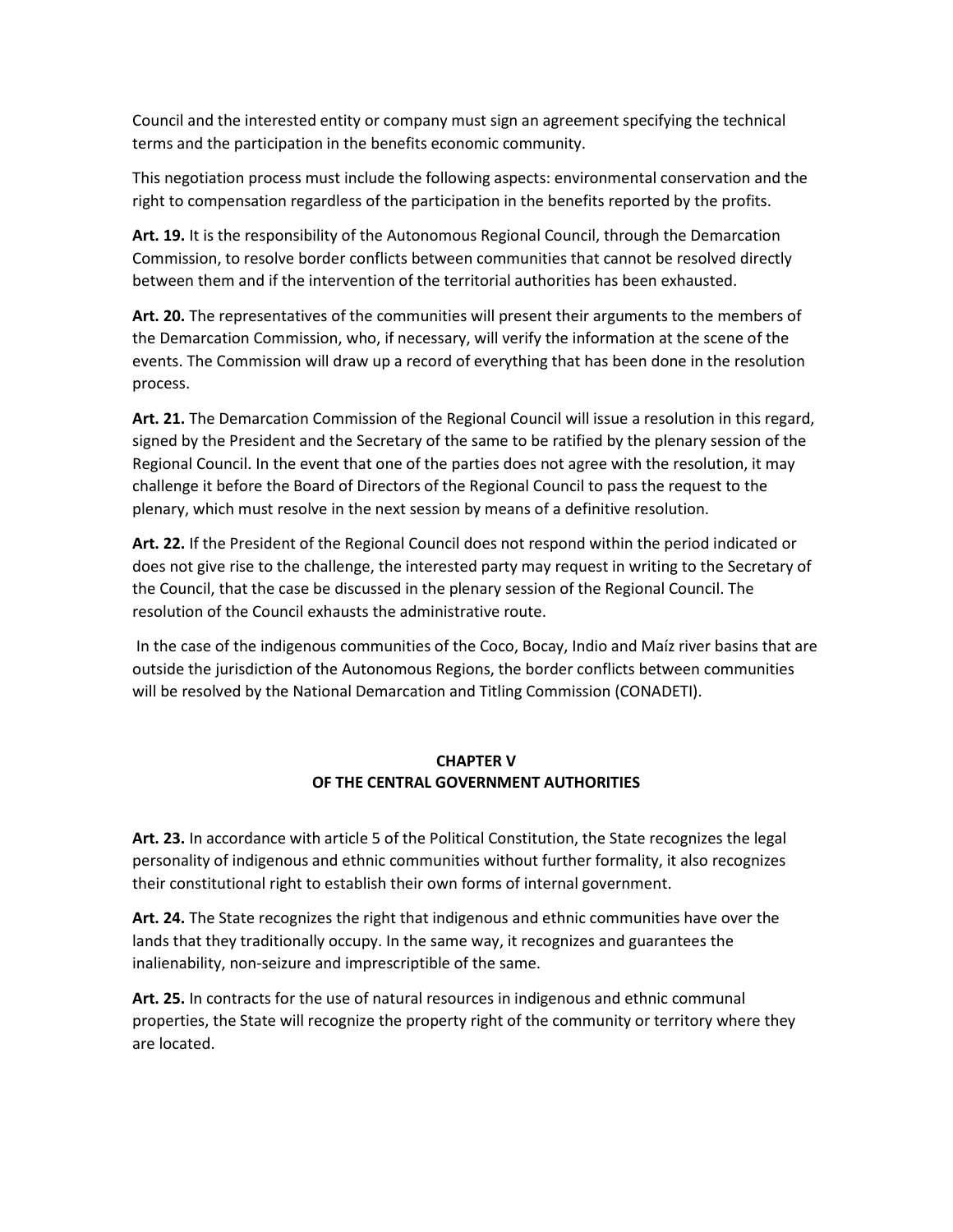**Art. 26.** To declare protected areas on communal properties, the State must agree with the legal representatives of the indigenous community to issue the corresponding legislative decree to issue such a declaration. In the event that the communities oppose the procedure, it must be carried out in accordance with the provisions of articles 15, 16 and 17 of this Law.

**Art. 27.** The administration of protected areas on communal lands will be under the joint management system with the indigenous communities and the State. For this, the indigenous communities may use the environmental non-governmental organizations of their choice, without prejudice to the technical support that MARENA must provide them.

**Art. 28.** The Management Plan for protected areas on indigenous and ethnic communal lands will be made in conjunction with the indigenous communities involved and MARENA, for which the traditional forms of use of natural resources used by the communities will be taken into account.

# **CHAPTER VI OF THE PROPERTY REGIME**

**Art. 29.** Property rights to communal lands belong collectively to indigenous or ethnic communities. The members of the communities or group of communities have the right of occupation and usufruct according to the traditional forms of ownership of communal property.

**Art. 30.** In accordance with the Statute of Autonomy, the rights of communal property and those of the areas of common use that are incorporated into an indigenous territory, will be administered by the corresponding territorial authority and the communal authorities.

**Art. 31.** The Government of the Republic, the Autonomous Regions and the municipalities must respect the real rights over the communal lands that they have traditionally occupied, as well as over the natural resources that indigenous peoples and ethnic communities have traditionally used.

**Art. 32.** Communities that have acquired property titles over certain areas, as well as those granted by the Mosquitia Titling Commission emanating from the Harrison-Altamirano Treaty of 1905, or others, also have the right to complementary areas of traditionally occupied spaces.

**Art. 33.** The indigenous and ethnic communities of the Atlantic coast, islands and keys have the exclusive right to take advantage of maritime resources for community and artisanal fishing, within three miles adjacent to the coastline and twenty-five miles around the adjacent keys and islands. .

**Art. 34.** The taxes collected by the Treasury for the rights to use natural resources in the Autonomous Regions must directly benefit the indigenous communities in whose areas the natural resources are found. The distribution of these resources will be as follows:

1) 25% for the indigenous community or communities where the resource to be exploited is located;

2) 25% for the municipality where the indigenous community is located;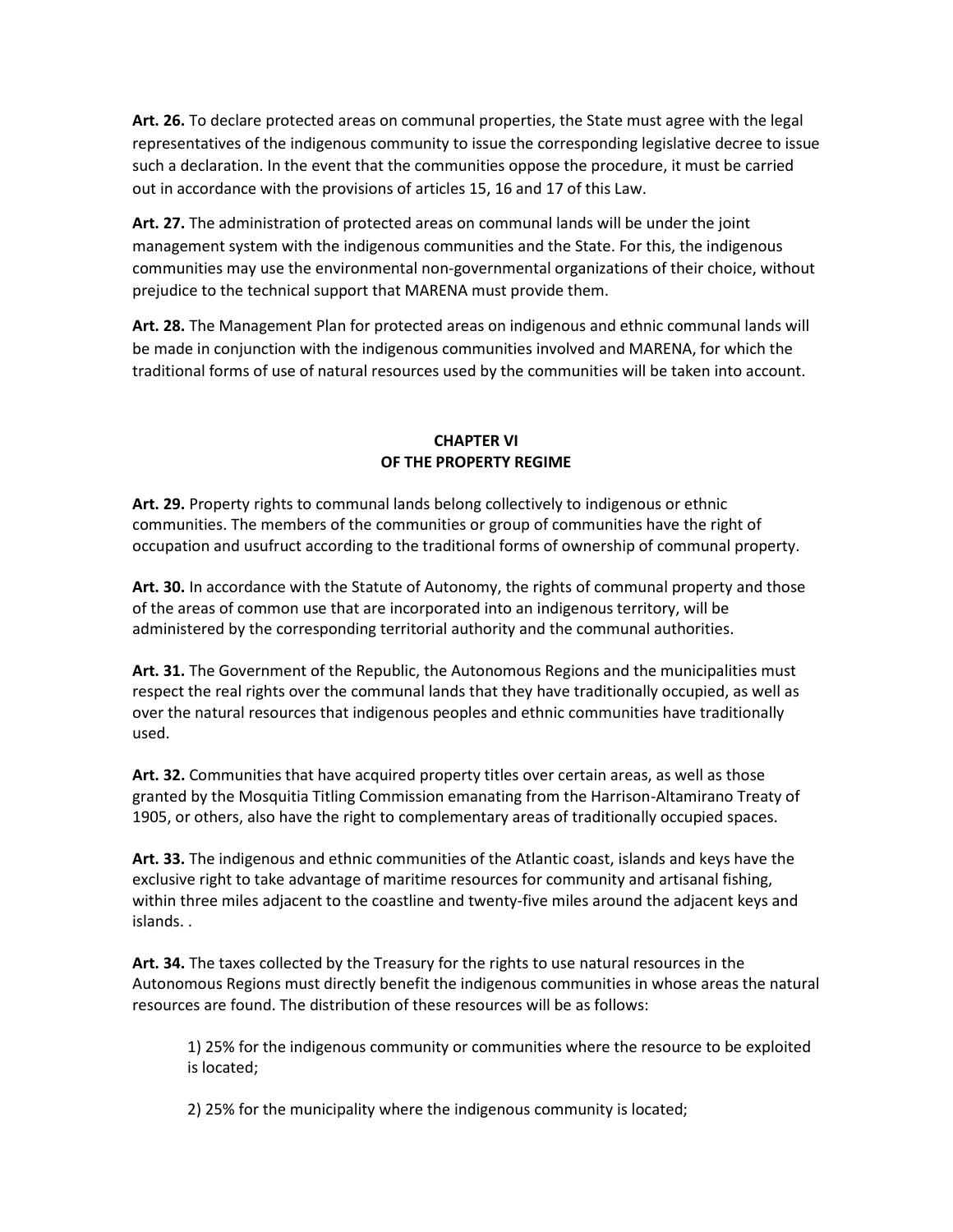3) 25% for the corresponding Council and Regional Government; Y

4) 25% for the Central Government.

These funds must be delivered by the Ministry of Finance and Public Credit to the legal representative of each of the indicated instances.

The use of these reserves will be supervised by the Central Government together with the regional authorities.

### **CHAPTER VII THIRD PARTIES ON COMMUNAL LANDS**

**Art. 35.** The property rights and historical occupation of the indigenous and ethnic communities will prevail over titles issued in favor of third parties who have never owned them and who, as of 1987, intend to occupy them.

**Art. 36.** The third party who owns agrarian title to indigenous lands and who has occupied and owned the land protected by this title, has the full right to continue owning it. In the event that he intends to dispose of the property, he must sell the improvements to the community.

**Art. 37.** The third party who has received agrarian title with some formal or substantive defect in indigenous lands, will be compensated to return the lands to the affected indigenous communities.

**Art. 38**. Third parties on indigenous lands without any title shall abandon the indigenous lands without compensation; but in case they intend to stay in them, they will pay a rental fee to the community.

### **CHAPTER VIII PROCEDURE FOR LEGALIZATION OF LAND**

**Art. 39.** The indigenous and ethnic communities of the Atlantic Autonomous Regions of Nicaragua and of the territories of the Coco, Bocay, Indio and Maíz rivers, have the right to have the State grant them communal property titles over the lands and territories that they have been occupying and possessing from ages ago.

The titles must recognize full ownership in community form over such areas, which must also include the natural resources contained in said spaces and must be registered in the Public Property Registry.

**Art. 40.** The work of demarcation and legal recognition of the territorial property of the indigenous and ethnic communities, whose initiation, promotion and execution will be carried out in the terms, by the entities and persons indicated in subsequent norms of this same Law, will be fulfilled throughout its development with full respect and subject to the following general principles and criteria: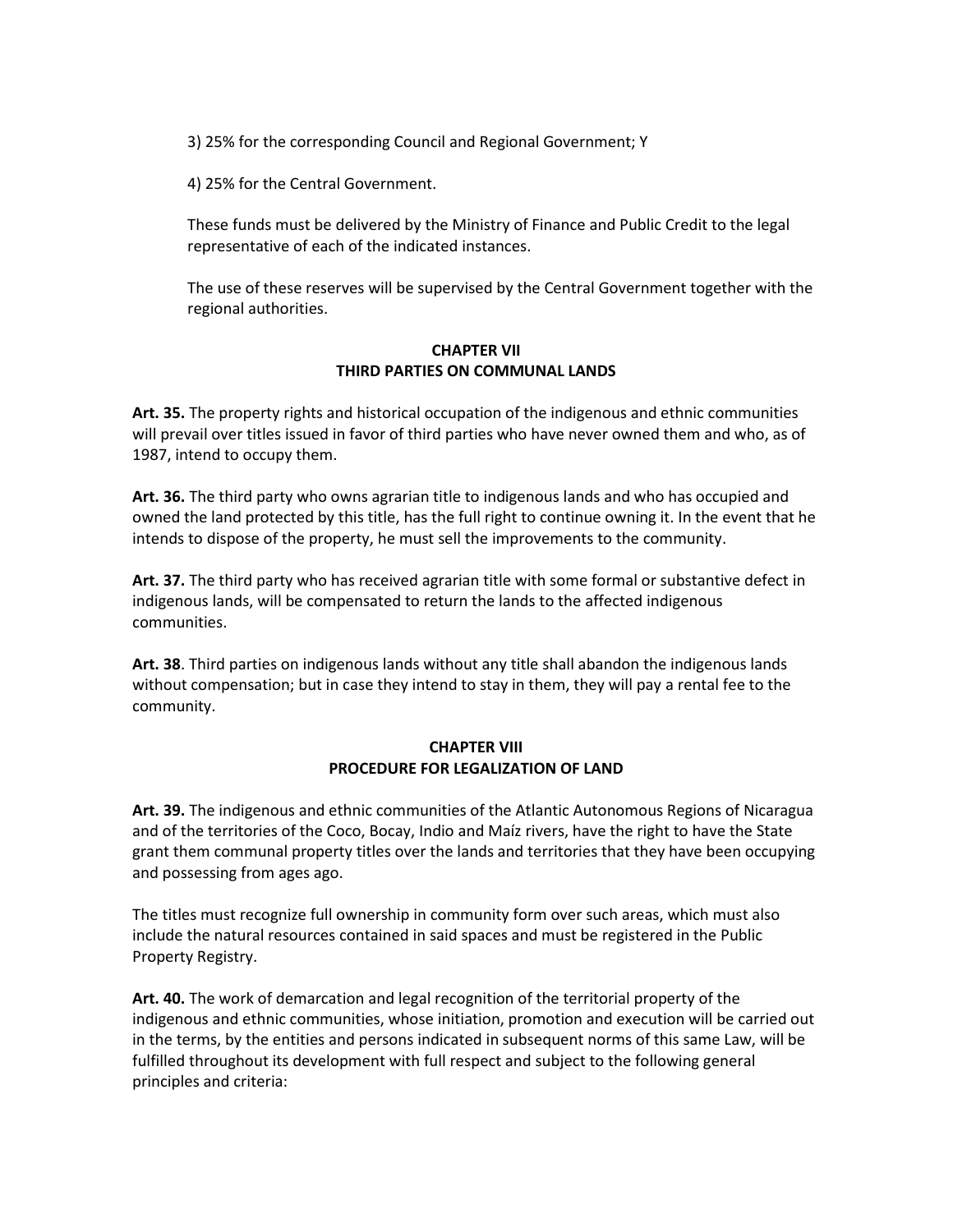a) The full direct participation of indigenous peoples and ethnic communities with voice and vote, through their traditional authorities;

b) The disposition and permanent will of concentration and of harmony between the different institutions and people involved in the development of the procedures of the process;

c) The determination of the surface and limit of the territorial spaces to be recognized, taking into account the historical and cultural possession exercised by the requesting community or communities;

d) The will to contribute in a peaceful and reasonable manner to the search for a solution to possible conflicts that may arise between communities or groups of neighboring or neighboring communities in their settlements.

**Art. 41.** The National Commission for Demarcation and Qualification (CONADETI) is created, which will be made up of:

The two Presidents of the Autonomous Regional Councils who alternately preside over it;

The Director of the Rural Titling Office (OTR);

Two representatives from the Bocay Basin;

A delegate from the Ministry of Agriculture and Forestry (MAG-FOR);

The Director of the Nicaraguan Institute for Territorial Studies (INETER);

A representative of each one of the ethnic groups of the Autonomous Regions;

A representative of the Commission for Ethnic and Community Affairs of the Atlantic Coast of the National Assembly who is from the autonomous regions of the Atlantic Coast of Nicaragua.

The mayors of the municipalities included in the demarcation and titling area.

**Art. 42.** In the Autonomous Regions and in the territories of the Coco and Bocay River Basin, three Inter-sectorial Demarcation and Titling Commissions (CIDT) will be created as operational instances in the demarcation and titling process that is the object of this Law.

For these purposes, each CIDT will be made up of:

The President of the corresponding Regional Council;

The Delegate of the Rural Titling Office (OTR);

The Delegate of the Nicaraguan Institute for Territorial Studies (INETER);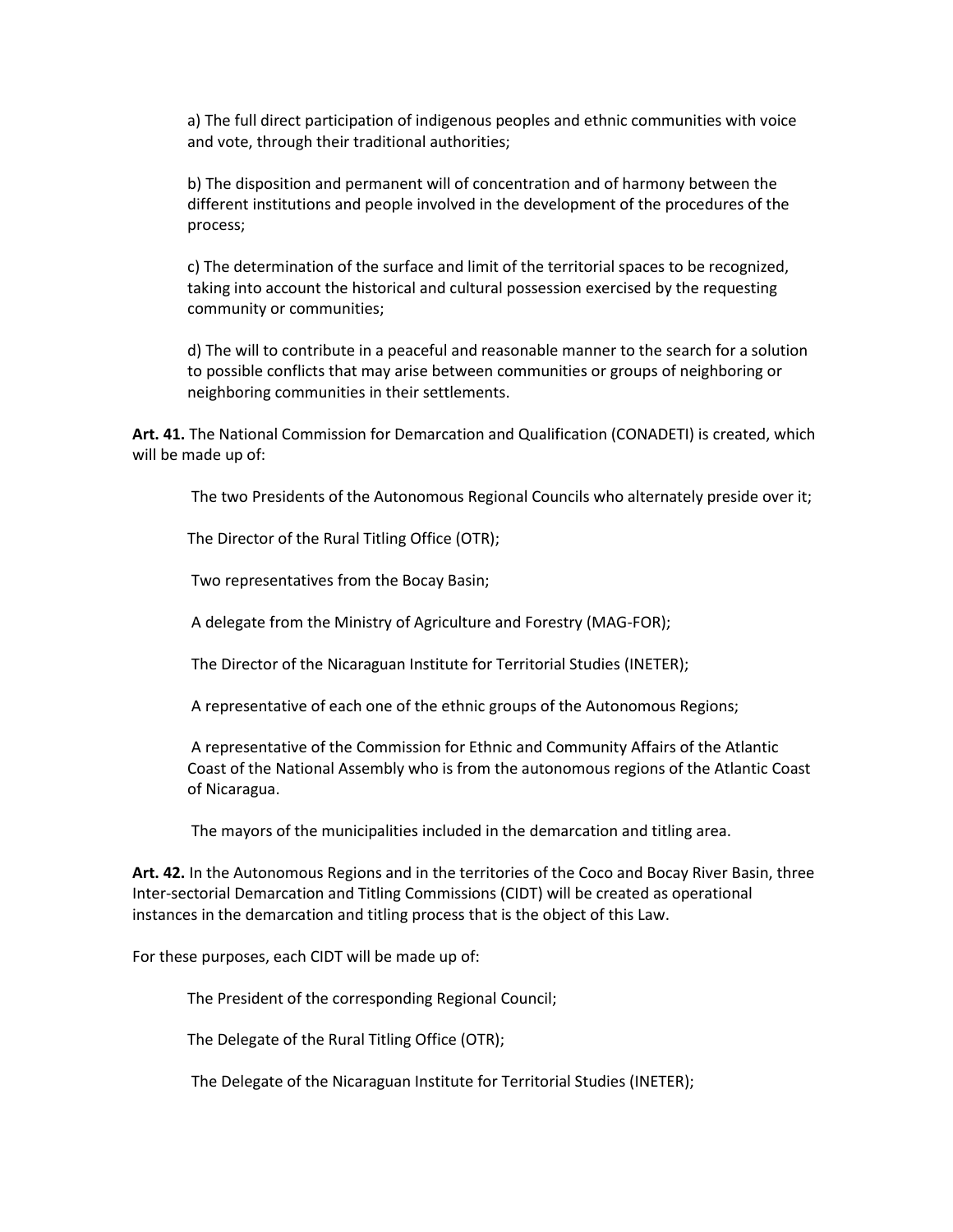A representative of each of the ethnic groups of the region or territory, designated by their traditional authorities;

A representative of the communities of the Coco and Bocay river basin, if applicable; Y

The mayor of the municipality corresponding to the demarcation and titling area.

The Indio and Maíz communities will attend the Inter-sectorial Demarcation and Titling Commission (CIDT) of the South Atlantic Autonomous Region (RAAS).

**Art. 43.** The National Commission for Demarcation and Qualification (CONADETI), will have the following functions:

Decide and resolve on the applications for demarcation and titling;

Direct the demarcation process;

Create technical, regional and territorial commissions;

Obtain its Internal Regulations;

Manage your budget;

Coordinate with the Rural Titling Office (OTR), the issuance of titles on the lands and territories of indigenous peoples and ethnic communities.

**Art. 44.** The functions of the CIDT will be the following:

a) Receive requests for communal land titling from communities; as well as giving them their acceptance if they are adjusted to the law or formulating the appropriate observations on them if they do not meet the requirements of the law, so that they are corrected.

b) To process the requests for demarcation and titling of indigenous communal lands, for which purpose it must:

1. Establish the necessary coordination with the interested entities;

2. Facilitate the participation of the communities and their authorities throughout the process;

3. Propose the creation of technical teams with the necessary professional support staff and monitor the activities entrusted to them;

4. Issue resolutions of procedures that tend to give impetus to the process and resolve the situations that arise within it;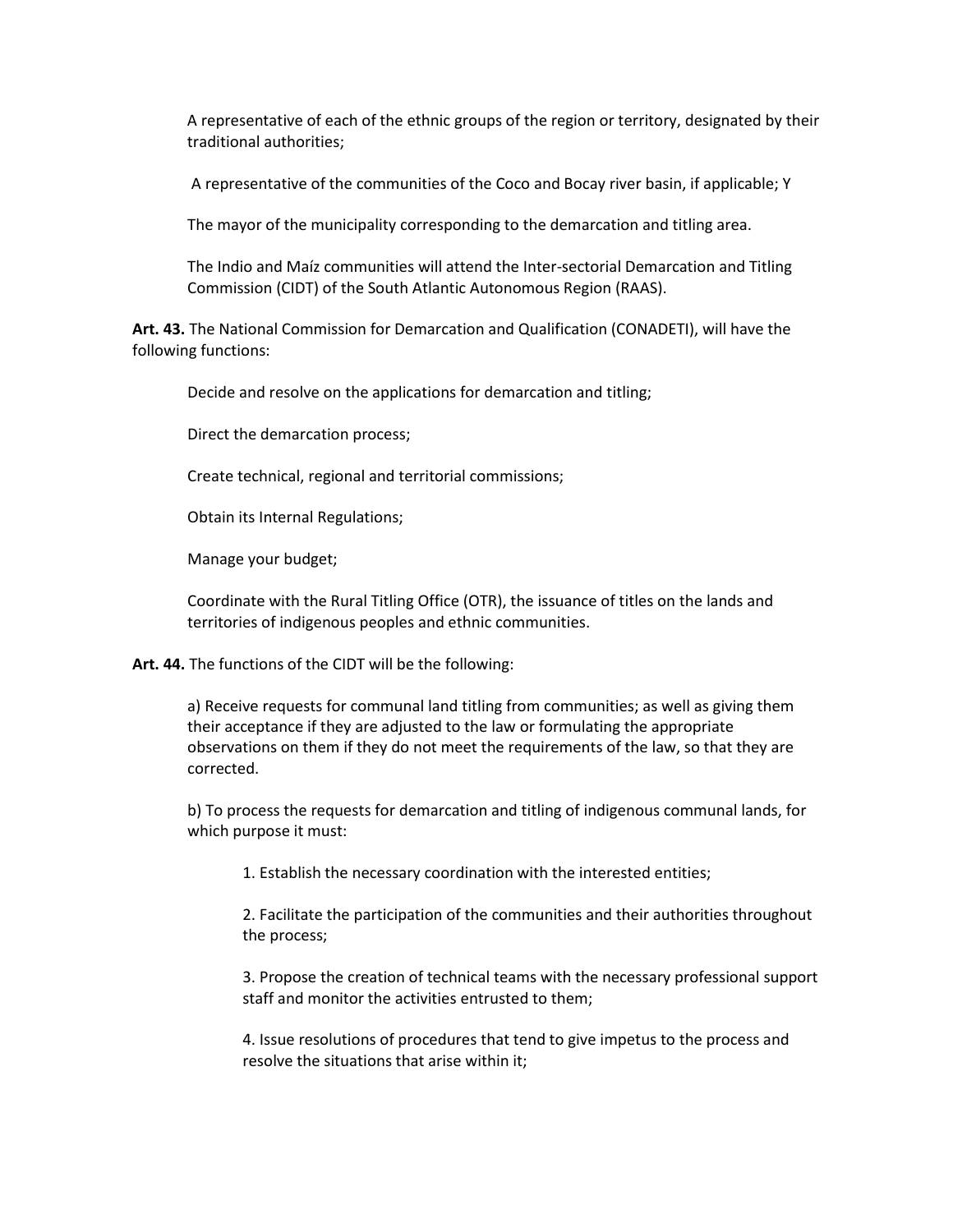5. Carry out the technical and legal evaluation of the actions and reports that are produced, during the process, to ensure that the necessary actions are not omitted.

c) Create an effective mechanism for the delimitation, demarcation and titling of the properties of indigenous communities, in accordance with Customary Law, their values, uses and customs.

**Art. 45.** The demarcation and titling process will have the following stages:

1. Application Submission Stage;

2. Stage of Conflict Resolution;

3. Measurement and Amount Stage;

- 4. Degree Stage; And
- 5. Sanitation Stage.

**Art. 46.** The procedure for the delimitation and legal recognition of communal lands will begin with the presentation of the written request, which must contain:

1. The name of the requesting community or communities and their authorities that will represent them during the process;

2. Designate a place to hear notifications in the locality where the request is submitted.

3. A diagnosis of the community or communities which must contain:

a) The historical background of the applicant community or communities;

b) The demographic, social, economic and cultural characteristics of the applicant community or communities;

c) The traditional forms of management, uses and tenure of the requested area;

d) The name of the indigenous or ethnic communities and of other entities or persons that occupy lands adjacent to the requested areas;

e) Any conflicts that the applicant community or communities may have with neighboring communities or with third parties.

**Art. 47.** The corresponding Inter-sectorial Demarcation and Titling Commission (CIDT), once the diagnostic study and cartographic survey of the requested lands have been reviewed, will proceed to prepare a draft reasoned resolution by virtue of which it will recognize, in favor of the community or communities, the area within 30 days.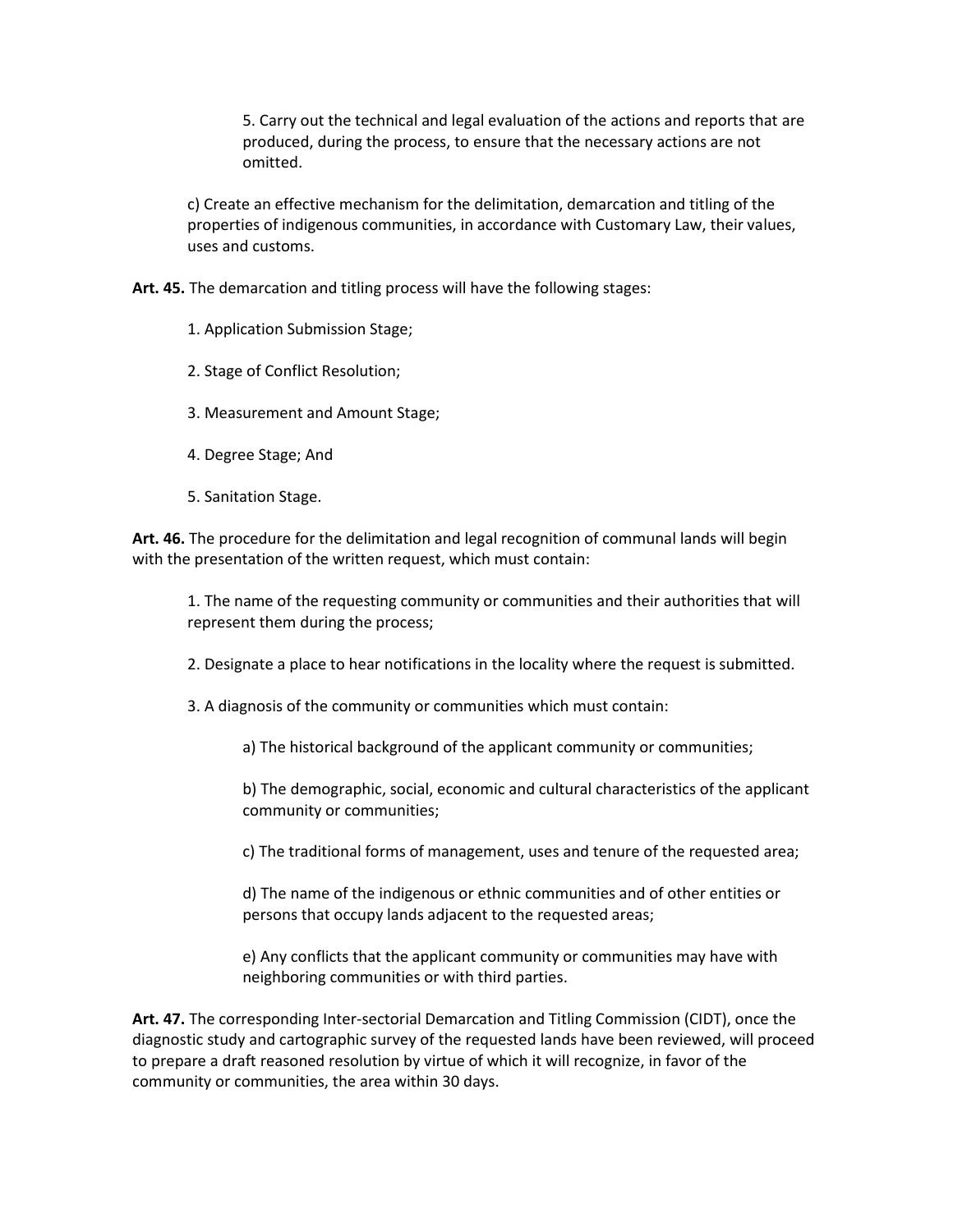Said resolution must prove, in accordance with the constitutional norms and the Autonomy Law, the recognition by the State in favor of the communities, as well as:

a) The historical and legal grounds on which the resolution is based;

b) The clear identification of the community or communities that own the communal land;

c) Full collective dominion over the lands and territories that are the object of the resolution;

d) The clear indication of the geographical location, limits, boundaries and extension;

e) The use and administration of the natural resources of such lands; Y

f) Its own characteristics and the other rights and attributions that communal ownership of the land entails.

**Art. 48.** Once the diagnostic study has been presented to the corresponding Inter-sectorial Demarcation and Titling Commission (CIDT), it must pronounce itself within a period of no more than thirty (30) days.

**Art. 49.** The corresponding Inter-sectorial Demarcation and Titling Commission (CIDT), through an interdisciplinary technical team, will carry out the studies that provide the information and the necessary foundations for decision-making on the delimitation and legalization of the land.

**Art. 50.** The communities, with their own resources, will have the option of carrying out the studies indicated in the previous article, subject to the technical and legal specifications emanating from this Law. Such studies must be approved by the Inter-sectorial Demarcation and Titling Commission (CIDT) correspondent.

**Art. 51.** Simultaneously with the diagnosis, the Inter-sectorial Demarcation and Titling Commission (CIDT) will ask the Nicaraguan Institute for Territorial Studies (INETER) to carry out the technical tasks of topographic survey and demarcation of the requested territories.

### **CHAPTER IX CONFLICT RESOLUTION STAGE**

**Art. 52.** The communities that intend to achieve the delimitation and legalization of their territories, will make all the efforts of dialogue and agreement necessary to achieve an understanding and agreement between the parties involved, to resolve any conflicts that may arise.

When despite the efforts made by the communities involved and their authorities, the conflicts cannot be resolved, the corresponding Inter-sectorial Demarcation and Titling Commission (CIDT), once the diagnostic work has been received and within the aforementioned term of thirty (30) days, it will send the information collection to the respective Regional Council, so that it can proceed in the search for a definitive agreement, following the procedure defined in articles 19 to 22 of this Law.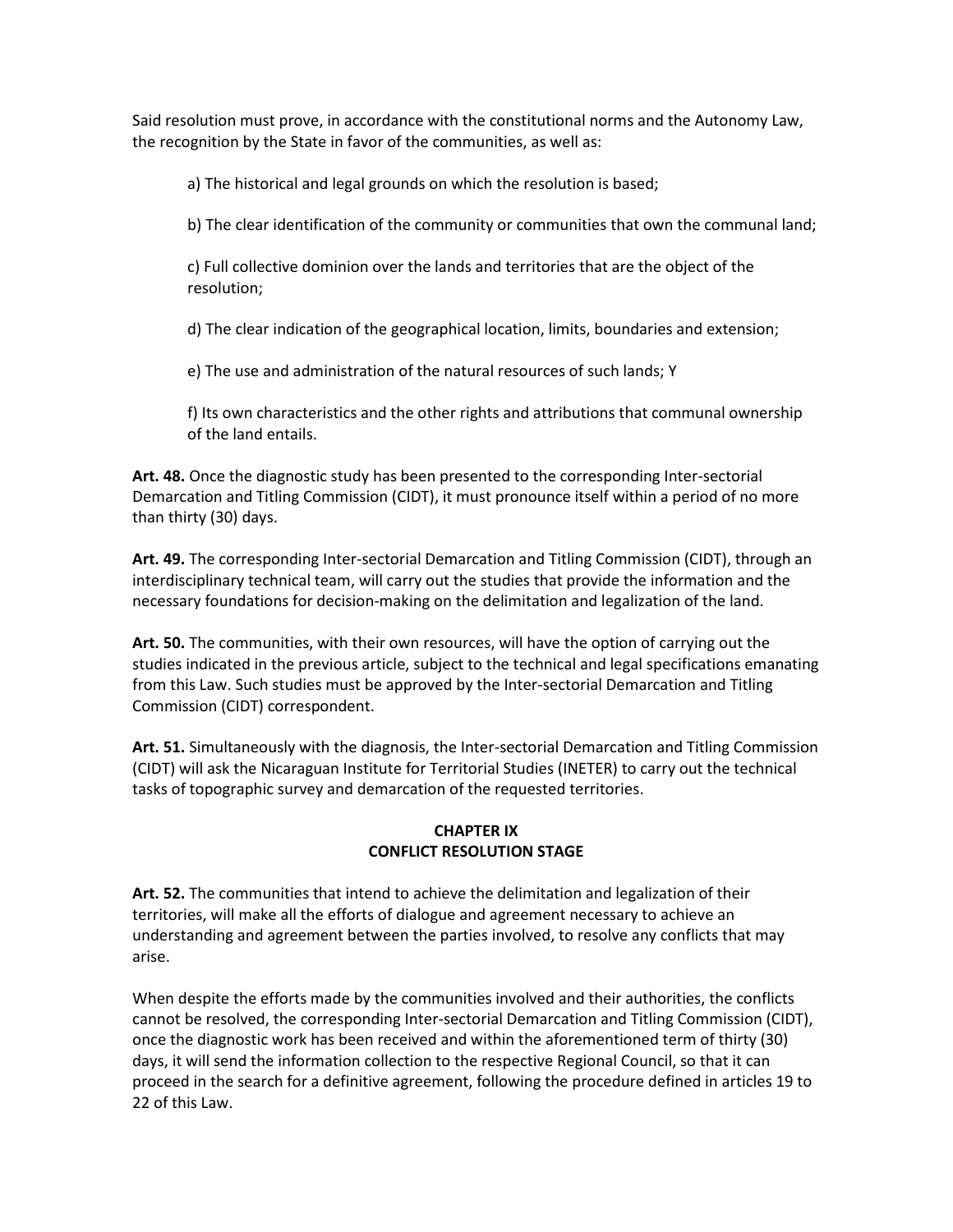**Art. 53.** When the diagnosis reflects an unresolved boundary conflict, the CIDT will verify with the designated communal authority if the conciliation procedures have been exhausted, forwarding the information on the conflict to the respective Regional Council for it to resolve as established in Article 22 of this Law. The conflict must be resolved by the Regional Council within a maximum period of three (3) months.

### **CHAPTER X MEASUREMENT AND MOUNTING**

**Art. 54.** The corresponding Inter-sectorial Demarcation and Titling Commission (CIDT), once the conflict resolution stages are concluded, will have technical and material resources to proceed with the demarcation and demarcation, for which it will have a maximum term of twelve (12) months.

**Art. 55.** The resources allocated to the demarcation and marking process will be the responsibility of the State without prejudice to the communities that can develop it with their own resources and / or external support or cooperation.

The National Demarcation and Titling Commission (CONADETI) will present to the President of the Republic a General Measurement, Land Marking and Titling Plan with its respective budget, which must be included with priority in the General Budget of the Republic and financed according to the annual breakdown.

In the event of non-compliance with the term without completing the measurement and marking started, the term may be extended for a maximum of six months.

### **CHAPTER XI QUALIFICATION STAGE**

**Art. 56.** Once the measurement and marking procedure has been concluded, the proceedings will be sent to CONADETI, who will issue the corresponding title within 45 days.

The property title granted in favor of the community or group of communities will contain:

- a) Name of the community or group of benefited communities;
- b) The extension of lands or territory;
- c) Geographical location of the property;
- d) The boundaries of the property;
- e) Traditional forms of management and use of resources;

f) Its character of inalienable, imprescriptible, non-seizure, social and collective domain right.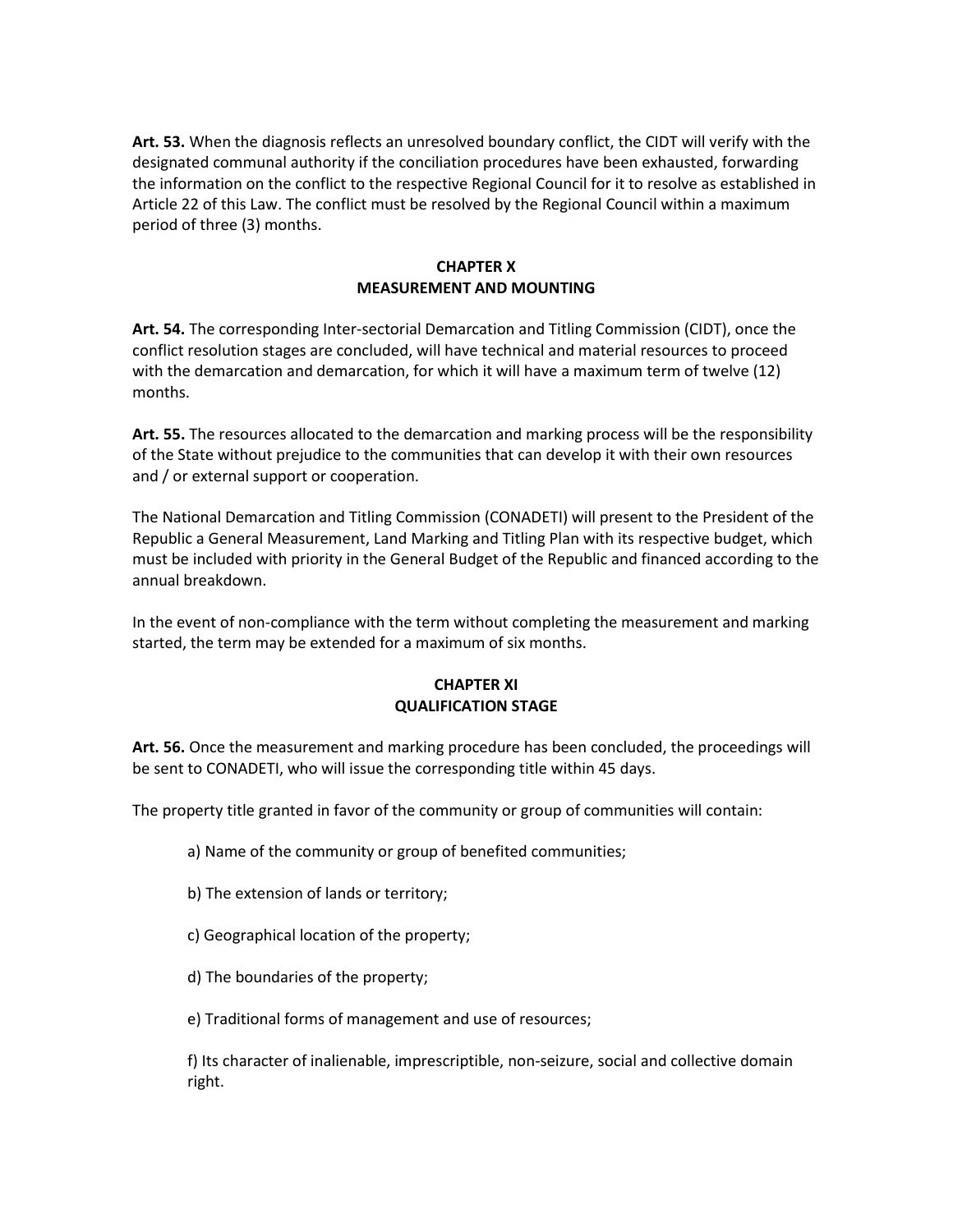**Art. 57.** The title issued by the National Commission for Demarcation and Titling recognizing the right of ownership of communal lands in favor of the community or group of requesting communities, will be registered at no cost in favor of its beneficiaries in the Public Registry office of the respective Property.

**Art. 58.** The acts of the administration that come to be produced in the course of the process of demarcation and legalization of communal lands, whatever their nature, (of simple procedure or resolving substantive matters), must be notified personally to the community or group of applicant communities that, in all cases, may file against them the resources established by law.

## **CHAPTER XII SANITATION STAGE**

**Art. 59.** Each of the communities, once their title has been obtained, will be able to initiate with the technical and material support of the Rural Titling Office (OTR), the stage of cleaning up their lands, in relation to third parties that are within them. .

# **CHAPTER XIII OF THE RESOURCES**

**Art. 60.** The administrative remedies established in articles 39 to 45 of Law No. 290, Law of Organization, Competence and Procedures of the Executive Power, may be invoked by the communal and territorial authorities and any other citizen who considers that their rights have been violated within the demarcation and titling process.

**Art. 61.** Once the administrative route has been exhausted, in accordance with the procedures established by Law No. 290, citizens may appeal for constitutional challenge, in accordance with the current applicable Law, since the rights to land for the peoples indigenous peoples are constitutional rights.

# **CHAPTER XIV FINANCING FORM**

**Art. 62.** The State, while the demarcation and legalization process lasts, will ensure the inclusion in the General Budget of the Republic of each year, of the items that are necessary to finance the investments that the works and procedures of all kinds, necessary for ensure the purpose indicated by this Law.

**Art. 63.** For the execution of this Law, the "National Fund for Demarcation and Legalization of Communal Lands" is created, which will be administered by the National Commission for Demarcation and Titling (CONADETI), under the supervision of the Ministry of Finance and Public Credit, through the Rural Titling Office (OTR).

**Art. 64.** The Fund created by the previous article will be made up of the following contributions:

a) The annual allocations specifically established in the General Budget of the Republic;

b) The external financing that for these purposes is managed and received;